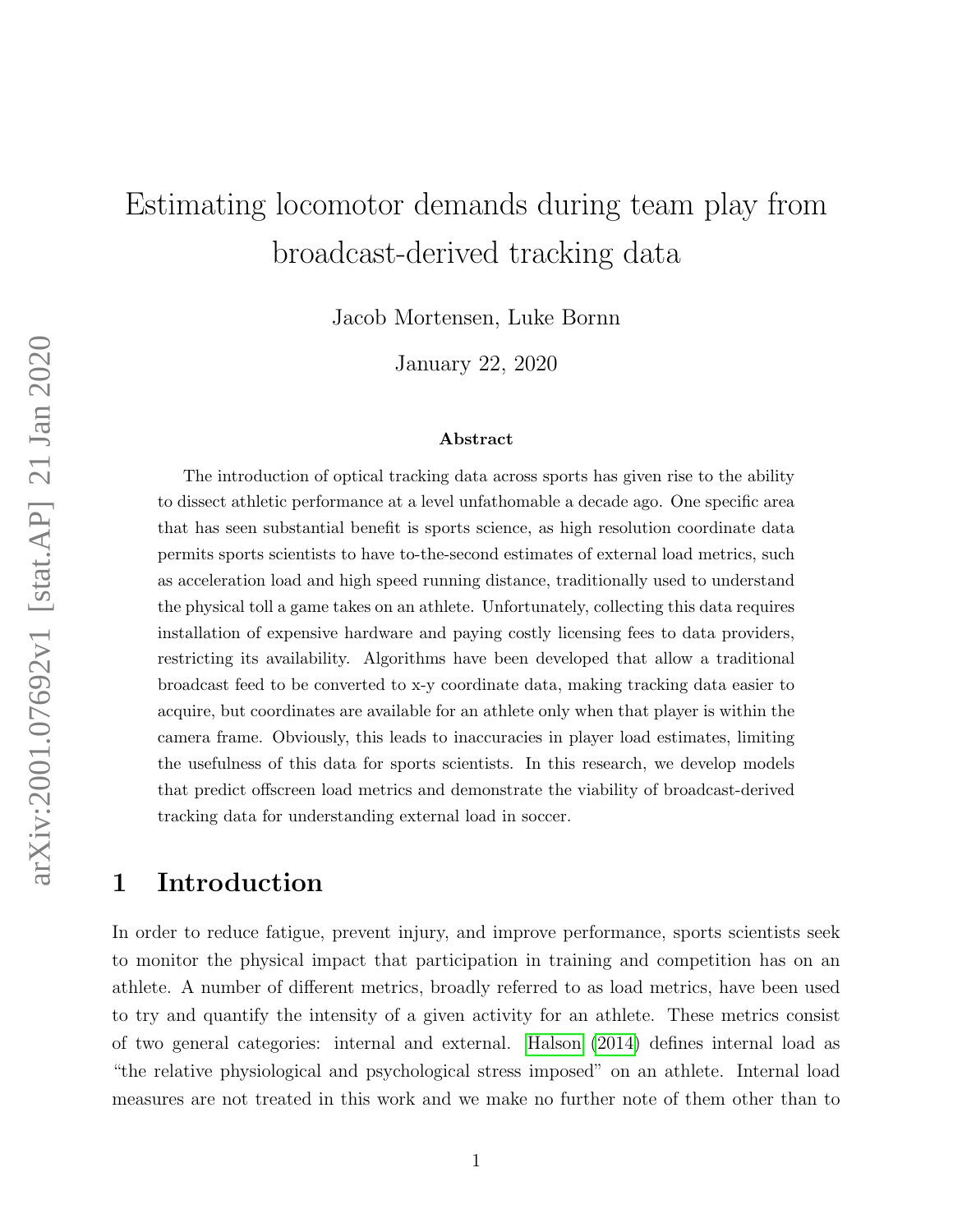mention that they exist and include, for example, individual reporting of perceived exertion, heart-rate-derived training impulse, and summated-heart-rate-zones [\(Borresen and Lambert,](#page-15-0) [2008;](#page-15-0) [McLaren et al., 2018\)](#page-16-1). External load is defined as "the work completed by the athlete, measured independently of his or her internal characteristics" [\(Halson, 2014\)](#page-16-0). Metrics in this category include distance measures (both total distance over a training session or match and distance traveled stratified by intensity of the activity) [\(Coutts and Duffield, 2010;](#page-15-1) [Rampinini et al., 2009;](#page-16-2) [Dalen et al., 2016;](#page-15-2) [McLaren et al., 2018\)](#page-16-1) and acceleration-derived measures [\(Dalen et al., 2016;](#page-15-2) [Delaney et al., 2016;](#page-15-3) [McLaren et al., 2018;](#page-16-1) [Nicolella et al., 2018;](#page-16-3) [Boyd et al., 2011\)](#page-15-4). Existing methods for accurately capturing external load metrics consist of an athlete wearing a device, whether that be a global positioning system (GPS) [\(Sykes](#page-17-0) [et al., 2013;](#page-17-0) [Mullen et al., 2019\)](#page-16-4) or local positioning system (LPS) tracker (Vázquez-Guerrero [et al., 2019\)](#page-17-1), or an accelerometer [\(Boyd et al., 2011\)](#page-15-4), which can give accurate readings of instantaneous velocity and acceleration. However, it is not always possible for an athlete to wear such a device, and so optical tracking data has been used as an alternative means to capture measures of external load [\(Gregson et al., 2010\)](#page-16-5).

Since its initial introduction in soccer by Prozone in 1999 [\(Medeiros, 2017\)](#page-16-6), multicamera optical tracking data has spread across a variety of sports, providing detailed location data for players multiple times per second. The prevalance of this data allows sports analysts to move beyond the limitations of box score statistics, capturing tactics, strategy, and nuance in a manner that is impossible with the simple enumeration of discrete events. This type of data allows analysts to move from simply noting when an assist occurred to answering questions like: "where were the assisting players teammates when the assist occurred?", "what type of defensive pressure was the assist made under?", and "what types of actions increase the likelihood of an assisted goal?" The value of this data is shown clearly by [Cervone et al.](#page-15-5) [\(2016\)](#page-15-5), who introduced the idea of expected possession value (EPV) by using tracking data from the National Basketball Association to show how the value of a possession evolves over time, accounting for contextual information like which players were on the court, where they were located, and potential actions. This EPV framework was later extended to soccer by Fernández et al. [\(2019\)](#page-15-6), who were able to use it to show, as just one example, where space was being created on the pitch and how space creation increased or decreased the value of a possession.

Tracking data is useful for sports scientists because it allows them to derive metrics related to distance, speed and acceleration that serve as a proxy for the stress placed on a player's body as a result of their athletic performance. Because the equipment to produce this data is fixed in the arena and not hampered by either league rules or player cooperativeness, this results in a much more expansive sample of player load than is possible via wearable devices.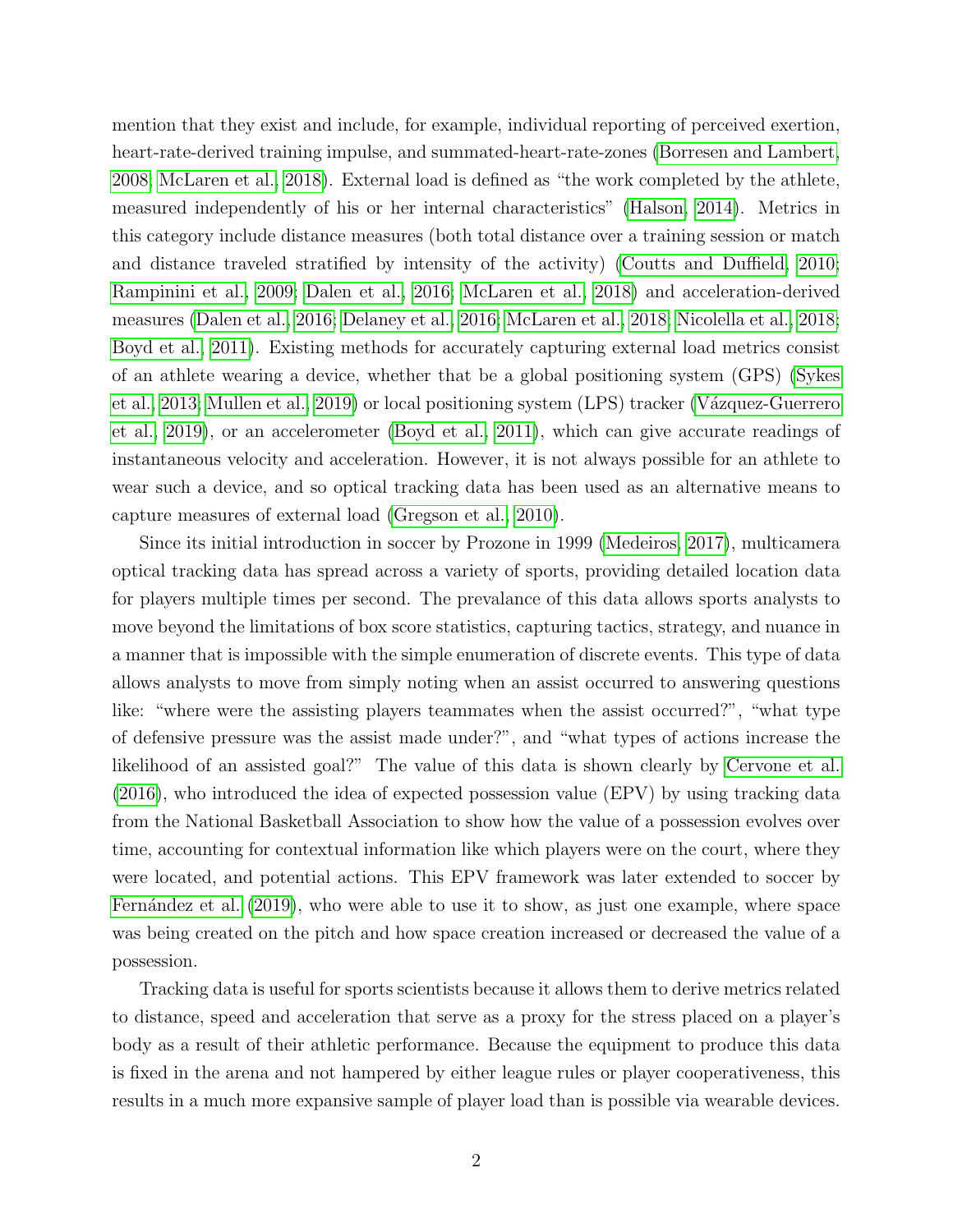However, despite the distinct advantages provided by multicamera optical tracking data two extant issues remain: exclusivity and sparsity. This data is exclusive because obtaining it requires installation of expensive hardware and paying large licensing fees, restricting its availability to only the most elite leagues. The data is sparse in the sense that it has become widespread only in recent years, preventing historical comparison. As a result, any ability to draw conclusions about load metrics and their relationship to health outcomes is limited. Broadcast-derived tracking data has the capacity to overcome both of these problems because it allows coordinates to be extracted from regular broadcast video using computer vision techniques [\(Lu et al., 2013\)](#page-16-7). This eliminates the need to install special cameras and has the potential to provide x-y coordinate data for any game with a video feed.

Despite its exciting possibility, broadcast-derived tracking data comes with one glaring issue: coordinate data is only available for a player as long as they are within the camera frame. Our purpose in this paper is to assess the viability of broadcast-derived tracking data for estimation of a variety of external load metrics commonly used across sports. Specifically, our focus is on estimating load metrics during the time that a given player is offscreen. We do this by using games for which complete multicamera tracking data is available, and manually censoring observations to emulate the broadcast-derived tracking data. Approaching the problem in this way allows us to establish a ground truth, answering definitively, given that the broadcast tracks are accurate, whether or not broadcast-derived tracking data can be used to assess external load.

## 2 Methods

### 2.1 Data

Our data comes from 18 of the 19 home games played by Chelsea FC in the 2014-15 English Premier League and includes information for 248 players (this number does not include goalkeepers, which are excluded from our analysis). The data contains complete x-y coordinate data for all players in each game at a frequency of 10 measurements per second, providing a continuous track for a player for the entire time he was in the game, with a break at match halftime. Additionally, the data includes event information, which consists of the location and description of actions such as a touch, pass or tackle. In order to emulate the broadcast derived tracking data while retaining true offscreen values, we simulate a camera track by linearly interpolating between event locations and place a  $40 \times 40$  meter window centered on the camera track. Player locations outside of the window are treated as unobserved, and metrics calculated from these censored tracks are the values we predict in this paper. Each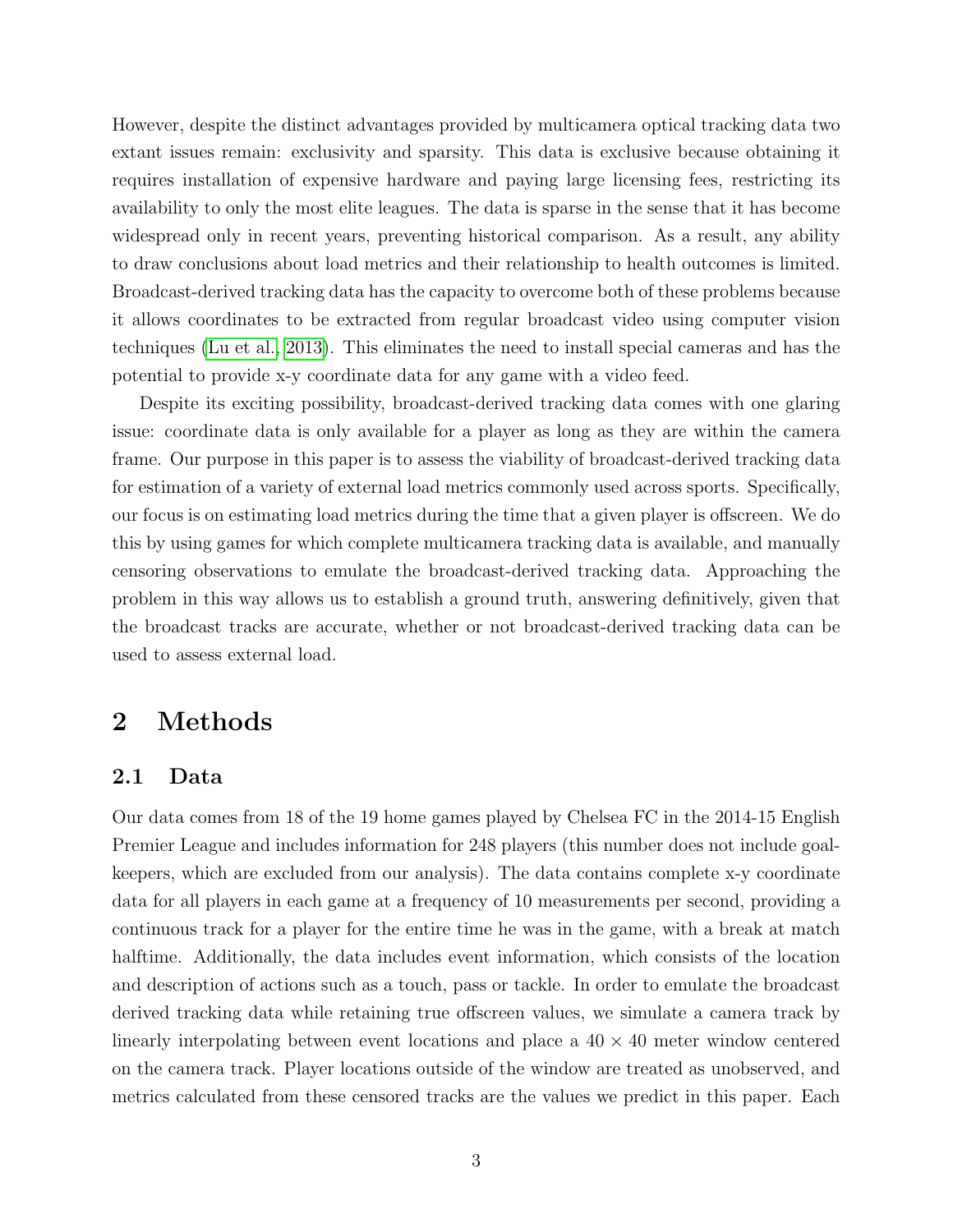time the track transverses the edge of the camera window, we split the multicamera track into a new segment, which we refer to as a subtrack, and assign it a unique ID. This process results in 149,680 subtracks generated from an original 820 tracks, giving an average of 8315.6  $(+/- 411.9)$  subtracks per game from a median of 45.5 (range=44-47) original player tracks per game. The median subtrack length is 17.0 m (range=0.0-830.1 m) with a median time of 8.1 s (range=0.1-556.7 s). Subtrack information is augmented by player position information scraped from transfermarkt.com, with each player classified as either a defender  $(n = 85)$ , midfielder  $(n = 85)$ , or forward  $(n = 78)$ .

In order to make predictions a variety of features were constructed from the tracks, at both the subtrack level and aggregated to the game level. For each subtrack, we record the x and y location for where the player left and re-entered the camera window and calculate the Euclidean distance and time elapsed between them. Distance, velocity, and acceleration are calculated for each 0.1 second interval, and used to calculate the load metrics detailed below as well as average velocity and average absolute acceleration in the 2 second intervals preceding and following each subtrack. The raw accelerations exhibit some unrealistic values, with some instantaneous accelerations greater than  $50 \text{ m/s}^{-2}$ , so in order to reduce this noise, we smooth the accelerations using a Nadaraya-Watson kernel smoother [\(Nadaraya, 1964;](#page-16-8) [Watson, 1964\)](#page-17-2). At the game level, most of the features consist of the load metrics calculated for the observed portion of the game, but we also calculate the total time in seconds that a player was censored, percent of playing time a given player was censored, and their average observed velocity.

#### <span id="page-3-0"></span>2.2 Player load metrics

The suite of external load metrics we consider in this work were selected because of their use throughout the literature (see, for example, [Varley and Aughey](#page-17-3) [\(2013\)](#page-17-3); [Gabbett and Ullah](#page-16-9) [\(2012\)](#page-16-9); [Dwyer and Gabbett](#page-15-7) [\(2012\)](#page-15-7); [Johnston et al.](#page-16-10) [\(2014\)](#page-16-10); [Dalen et al.](#page-15-2) [\(2016\)](#page-15-2); [Borresen and](#page-15-0) [Lambert](#page-15-0) [\(2008\)](#page-15-0); [McLaren et al.](#page-16-1) [\(2018\)](#page-16-1)). Because specific definitions of load metrics vary wildly throughout the literature, we provide definitions for the metrics we use in Table [1.](#page-5-0) Note that although we are only making predictions for the eight load metrics outlined in Table [1](#page-5-0) that they fall into the three broad categories of distance, velocity, and acceleration derived measures. In general, any external load metric that falls into one of these categories can be calculated from broadcast-derived tracking data, though prediction accuracy for specific censored metrics should be assessed individually.

Exploratory analysis of this data and the calculated metrics reveals two patterns worth highlighting. The first is that there is a very strong correlation between the amount of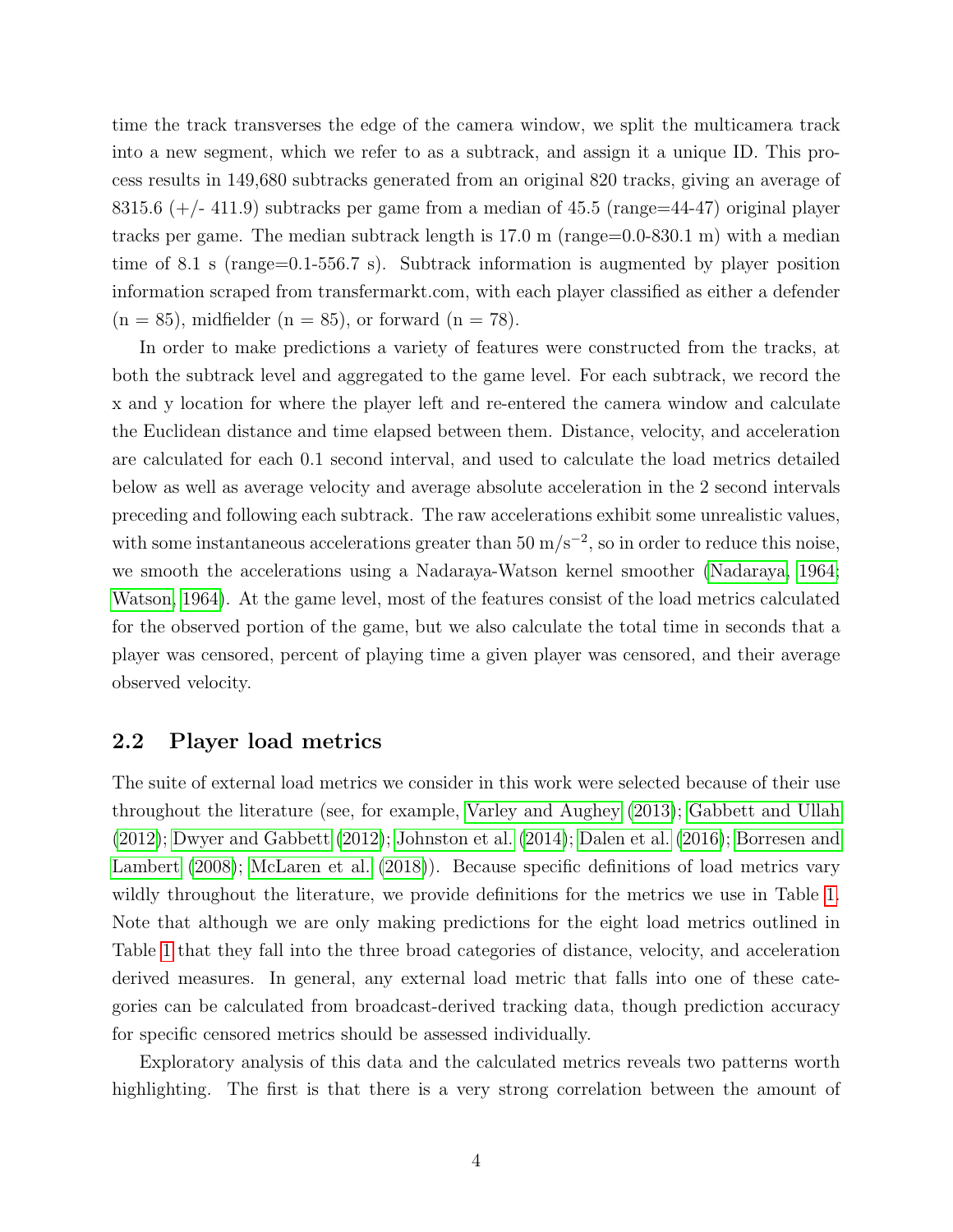censored playing time in a game and most of the censored load metrics, as shown in Figure [1](#page-6-0) for total acceleration. When keepers are removed from the data, the values for Pearson's correlation coefficient between elapsed time for a censored subtrack and most of the other metrics range between 0.596 and 0.998, the exceptions being peak velocity and acceleration density. This suggests that in many cases fairly good estimates can be obtained by simply regressing the metric on censored subtrack time. The second pattern becomes clear if we assume that the censored data is missing completely at random (MCAR) [\(Rubin, 1974\)](#page-17-4); that is, we assume that there is no relationship between the pattern of missingness and the values of the observed and censored load metrics. To illustrate, consider total distance (though the following relationship holds for the other player metrics). Under this assumption, the ratio of observed distance,  $D<sub>o</sub>$ , to censored distance,  $D<sub>c</sub>$  is equivalent to the ratio between observed time,  $T<sub>o</sub>$ , and censored time  $T<sub>c</sub>$ , or in mathematical notation,

$$
\frac{D_c}{D_o} = \frac{T_c}{T_o}.
$$

This in turn implies that we can estimate  $D_c$  by setting  $D_c = D_o \frac{T_c}{T_c}$  $\frac{T_c}{T_o}$ . Because we are simply scaling the observed metric value by the ratio of censored to observed time, we refer to this as a scaling estimator. Despite its appealing simplicity, examination of the residuals, shown for four of the metrics in Figure [2,](#page-7-0) reveals that the assumption that data is MCAR is incorrect. We see that residuals become increasingly negative (censored values are overestimated) as the amount of censoring increases for most of the metrics, with the exception being the amount of time spent in the slowest velocity band. The systematic differences between player movement on- and off-camera demonstrated in these plots can be summarized simply as "players move faster when on camera."

#### 2.3 Models

In order to establish a baseline level of comparison, we use a linear regression model for each load metric of the form

$$
y_i = \beta_0 + \beta_1 T_i + \beta_1 x_i + \epsilon,
$$

where  $i$  indexes the player-match combination,  $y_i$  is the value of the censored metric at the game level,  $T_i$  is the amount of censored time for the game,  $x_i$  is the value of the observed metric at the game level, and  $\epsilon$  is a normally distributed error term. The remaining models that we compare are all fit using gradient boosting [\(Friedman, 2001\)](#page-15-8) as implemented by the xgboost package [\(Chen and Guestrin, 2016\)](#page-15-9) within the statistical programming language R [\(R Core Team, 2019\)](#page-16-11). Gradient boosting is an ideal tool for this application for several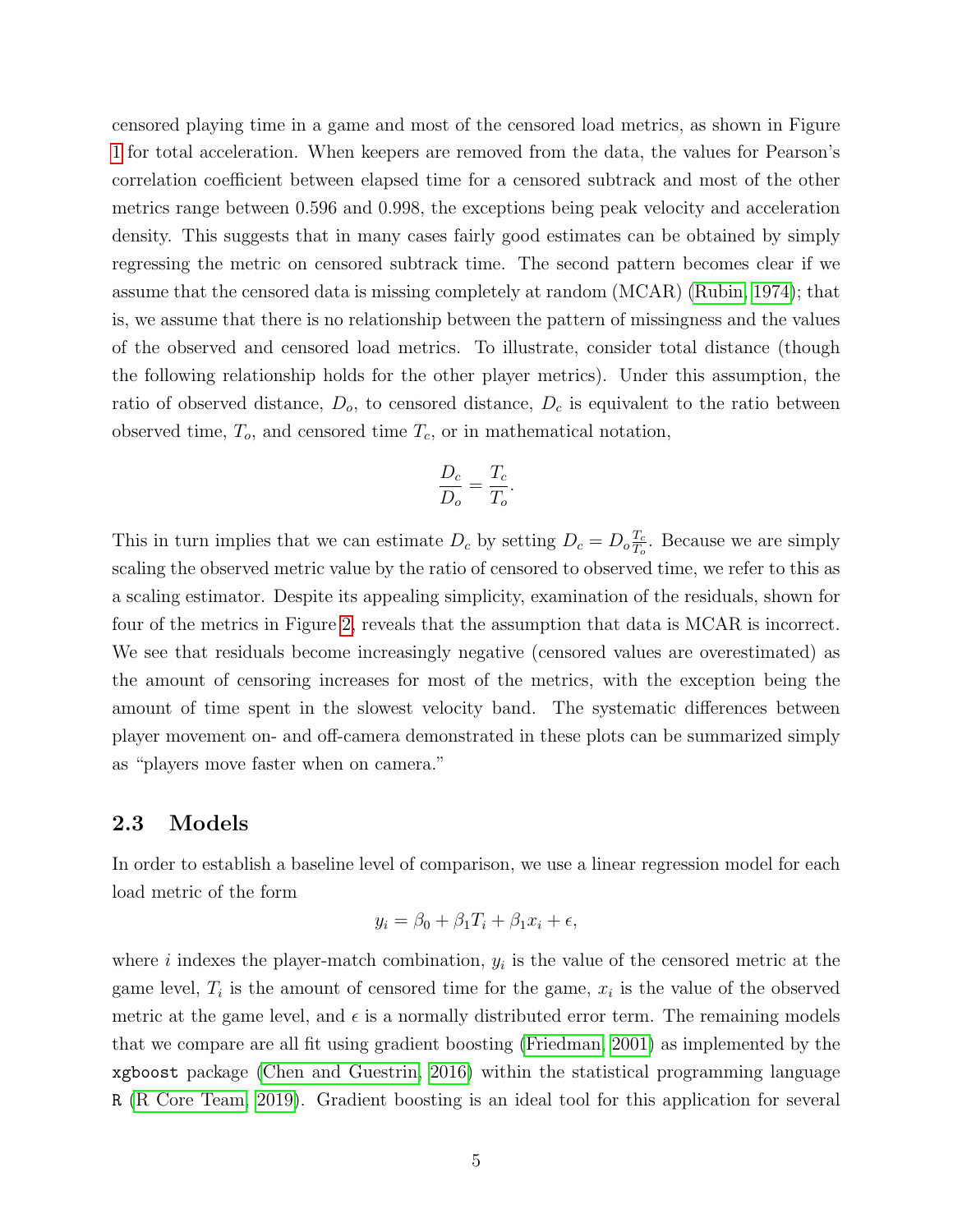<span id="page-5-0"></span>

| Category     | Metric                                   | Definition                                                                                                                                                                                                                                |
|--------------|------------------------------------------|-------------------------------------------------------------------------------------------------------------------------------------------------------------------------------------------------------------------------------------------|
| Distance     | Total distance                           | Sum of the distance travelled by<br>an athlete.                                                                                                                                                                                           |
|              | High speed distance                      | Sum of the distance travelled by<br>an athlete with speed between 3.5<br>and $5.7 \text{ m/s}$ .                                                                                                                                          |
|              | Very high speed distance                 | Sum of the distance travelled by<br>an athlete with speed greater than<br>$5.7 \text{ m/s}.$                                                                                                                                              |
| Velocity     | Time spent in velocity band $(x, y)$     | Number of seconds spent with ve-<br>locity $(m/s)$ , v, in the interval<br>$x \leq v \leq y$ . Intervals considered<br>are $[0, 3.5), [3.5, 5.7),$ and $[5.7, \infty),$<br>based on the work of Dwyer and<br>Gabbett $(2012)$ .           |
|              | Peak $x$ -second velocity                | Max velocity of average velocities<br>calculated over $x = 1, 3, 5$ , and 10<br>second rolling windows.                                                                                                                                   |
| Acceleration | Total Acceleration                       | Sum of the absolute values of ac-<br>celeration at 0.1 second intervals.                                                                                                                                                                  |
|              | Acceleration density                     | Mean acceleration.                                                                                                                                                                                                                        |
|              | Time spent in acceleration band $(x, y)$ | Number of seconds spent with ac-<br>celeration $(m/s^2)$ , a, in the inter-<br>val $x \leq a < y$ . Intervals consid-<br>ered are $[0.65, 1.46), [1.46, 2.77),$<br>and $[2.77,\infty)$ , based on the work<br>of Johnston et al. $(2014)$ |

Table 1: External load metric definitions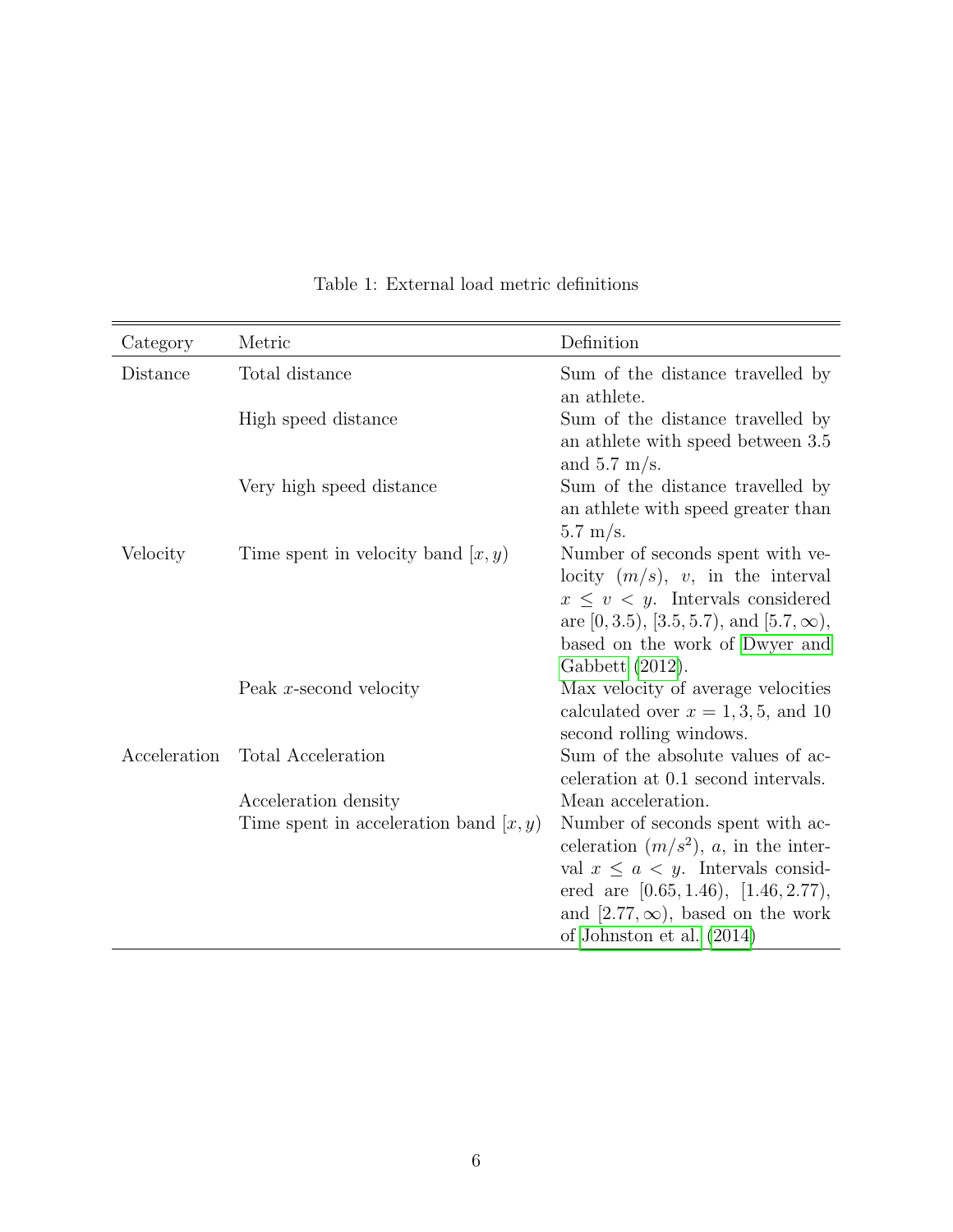<span id="page-6-0"></span>

Figure 1: Censored time versus censored total acceleration. Note that once keepers are removed from the data, the relationship between censored time and censored total acceleration is almost exactly linear.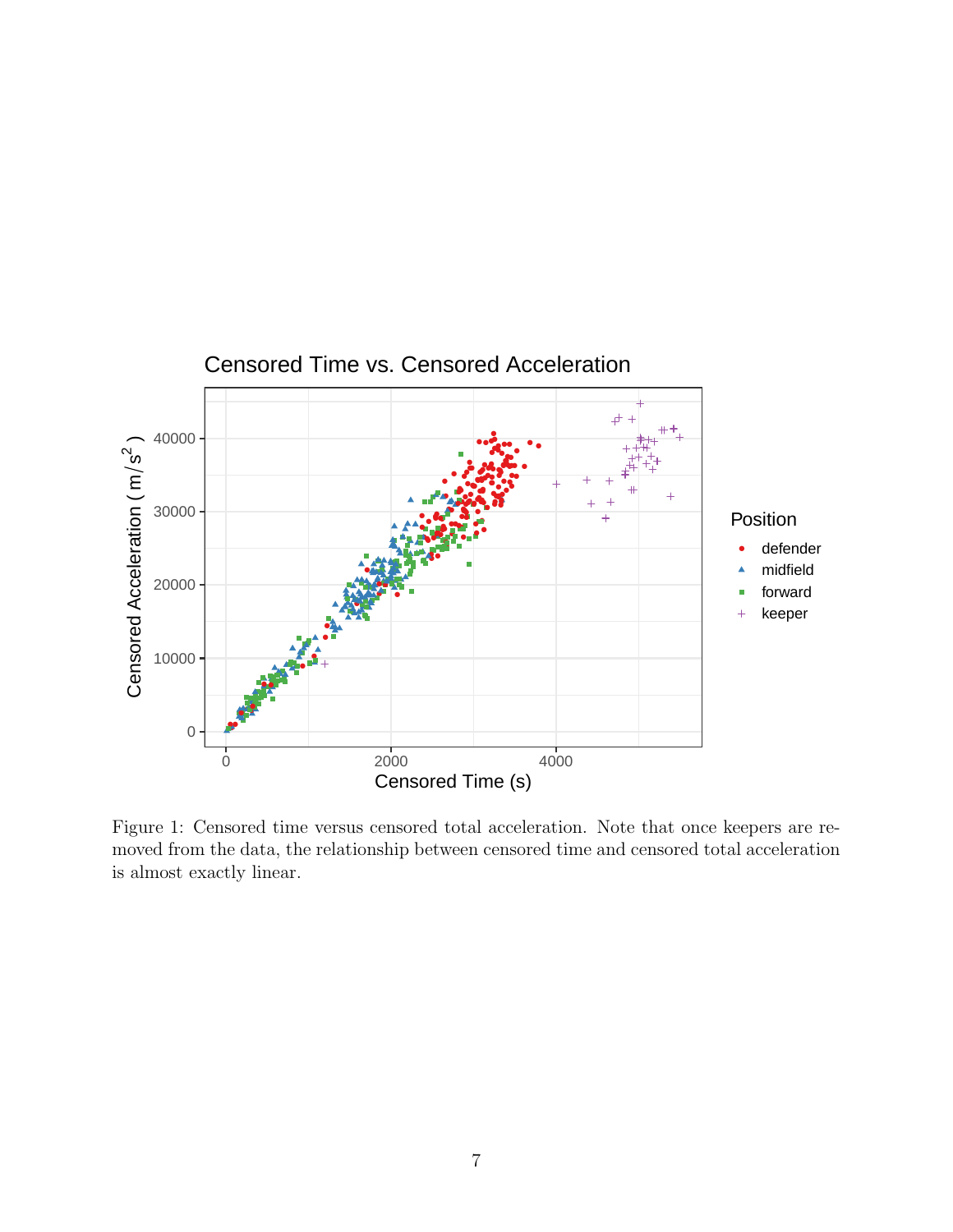<span id="page-7-0"></span>

Scaled Estimator Residuals vs. Percent of Censored Data

Figure 2: Residuals for the scaling estimator in Section [2.2](#page-3-0) versus the percentage of data that is censored. The scaling estimator consistently underestimates the amount of time spent in the slowest velocity band, whereas it consistently overestimates values for the other load metrics, resulting in negative residuals. This is clear evidence that the way players move on camera differs systematically from how they move offscreen.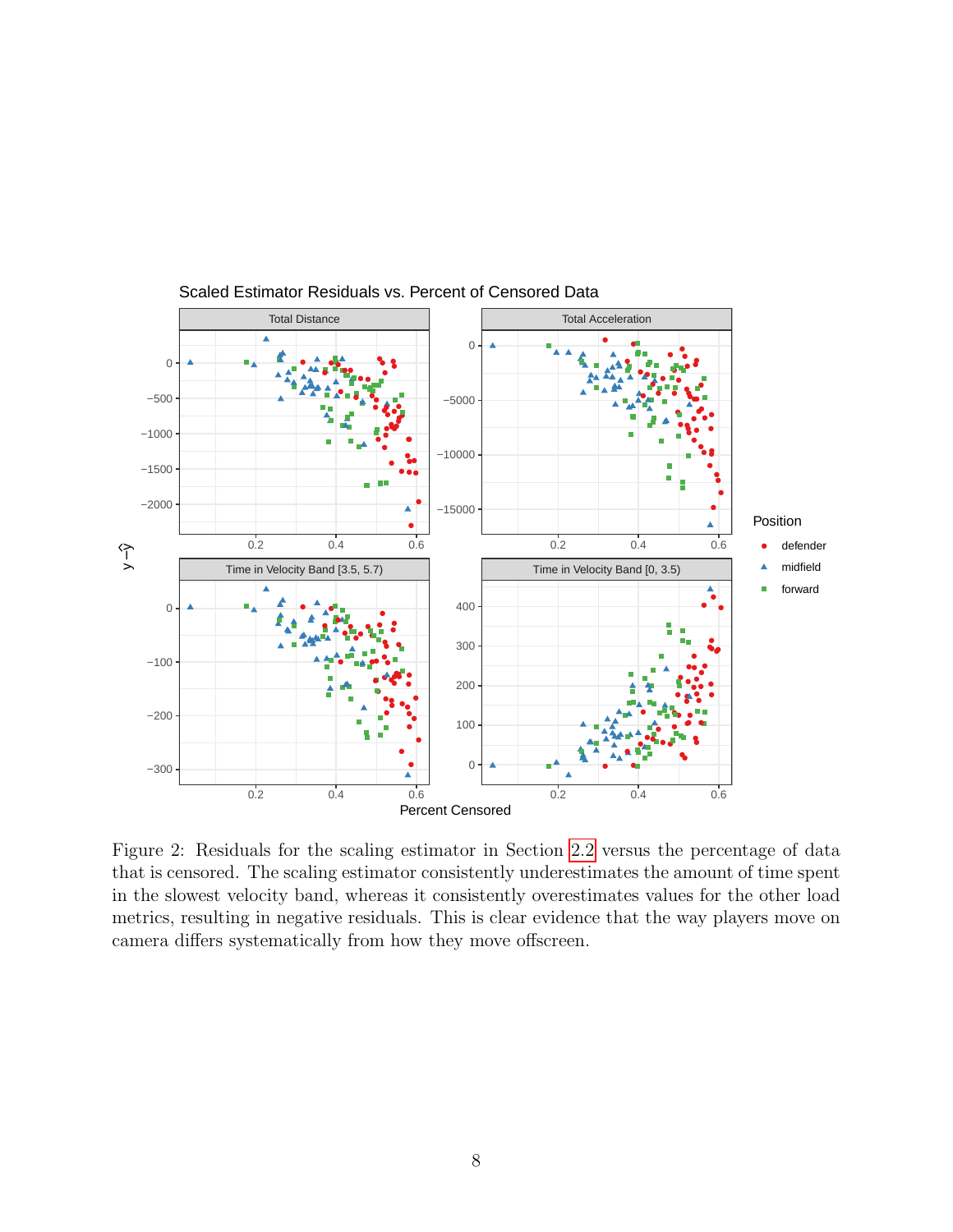reasons: it fits a model, then iterates, fitting a model on the residuals of each previous model until no further improvements can be made, then averages all of the models together, yielding very accurate predictions; it is flexible because it allows the use of both linear and nonlinear (tree-based) boosters; and it has the convenient feature of performing automatic variable selection, permitting us to take a "kitchen-sink" approach and include all potential predictors for consideration in the model. Additionally, as implemented in xgboost it is extremely fast, allowing models to be fit to a large amount of data in just a short span of time.

We compare two different approaches to obtaining game level estimates: predicting the values for each subtrack individually and then aggregating them to the game level versus predicting game level metrics directly. We combine these two levels of estimation with three different models: a linear model with no interactions, a linear model that considers all twoway interactions, and a random forest model. We train each model on the first thirteen games of the season, reserving the final five games for testing, which results in 361 playermatch observations in the training set and 138 player-match observations in the test set. We assess model performance by comparing root mean square predictive error (RMSPE), defined RMSPE =  $\sqrt{\sum (y_i - \hat{y}_i)^2/n}$ , where  $\hat{y}_i$  is the predicted value for observation  $y_i$  and n is the number of observations, and the coefficient of variation (CV), defined  $CV = RMSPE/\bar{y}$ , where  $\bar{y} = \sum_{i=1}^{n} y_i/n$ . In this context CV is useful because it tells us how large the errors are relative to the values themselves, giving an indication of how much the overall variance in the data was reduced by the given model.

The predictors included in the various models are denoted in Table [2.](#page-9-0) All numeric variables were centered and scaled so that they have a mean of 0 and standard deviation of 1, which, for the linear models, allows us to determine relative significance of each predictor in the model simply by comparing the size of their associated coefficients.

Here we briefly note that  $100\%$  of the peak x-second velocity values in the 18 games in our data set occur within the camera window, and as such, there is no need to try and estimate these values for the censored tracks. While it may not always be the case that peak velocities are always observed, this suggests that any exceptions will be rare, and so peak velocity is omitted from the subsequent analysis.

## 3 Results

The full results for each of the predicted metrics at the subtrack and game levels are shown in Tables [3](#page-13-0) and [4,](#page-14-0) respectively. In all cases, estimating the player metrics at the subtrack level and then aggregating to obtain game level estimates outperforms making predictions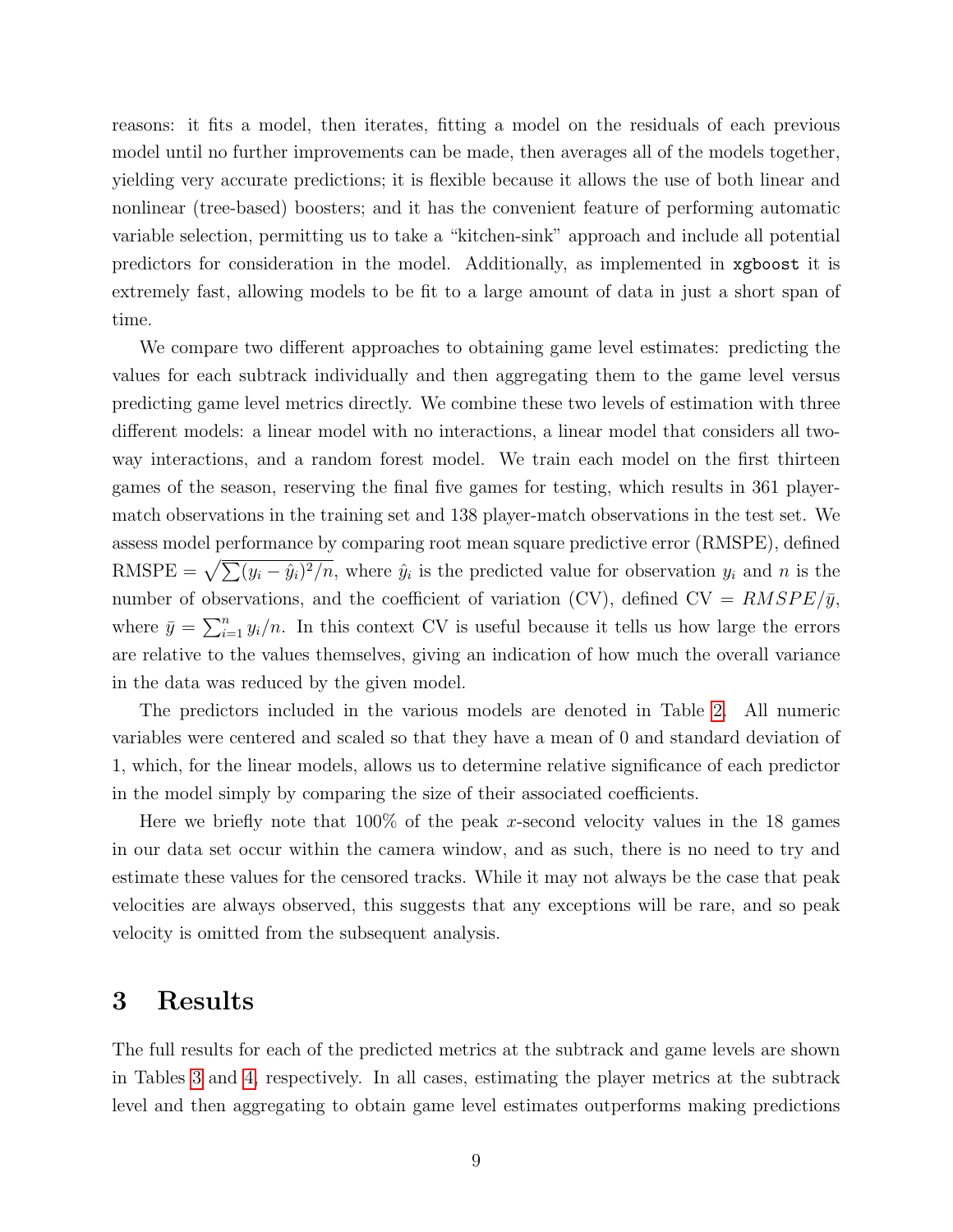<span id="page-9-0"></span>Table 2: Model predictors. Inclusion for consideration in subtrack or game level models is indicated by the x. All variables that begin with "observed" are measured at the game level, so an x in the subtrack model column for "observed total acceleration" means that the sum of the absolute value of accelerations for the entire game is used as a predictor when estimating individual subtrack outcomes.

| Predictor                                              | Included at subtrack level Included at game level |             |
|--------------------------------------------------------|---------------------------------------------------|-------------|
| player position                                        | $\mathbf X$                                       | X           |
| offscreen time                                         | $\mathbf x$                                       |             |
| censored total time                                    |                                                   | $\mathbf X$ |
| offscreen distance                                     | $\mathbf x$                                       |             |
| observed total distance                                |                                                   | X           |
| average velocity in previous two seconds               | $\mathbf x$                                       |             |
| average velocity in following two seconds              | $\mathbf x$                                       |             |
| average absolute acceleration in previous two seconds  | X                                                 |             |
| average absolute acceleration in following two seconds | $\mathbf x$                                       |             |
| observed average acceleration                          | X                                                 | X           |
| observed total acceleration                            | $\mathbf x$                                       | X           |
| observed average velocity                              | X                                                 | X           |
| observed high speed distance                           | $\mathbf x$                                       | X           |
| observed very high speed distance                      | $\mathbf x$                                       | $\mathbf X$ |
| observed time in velocity band $[0, 3.5)$              | X                                                 | X           |
| observed time in velocity band $[3.5, 5.7]$            | X                                                 | X           |
| observed time in velocity band [5.7, $\infty$ )        | X                                                 | $\mathbf X$ |
| observed time in acceleration band $[0.65, 1.46)$      | X                                                 | X           |
| observed time in acceleration band $[1.46, 2.77]$      | X                                                 | X           |
| observed time in acceleration band [2.77, $\infty$ )   | X                                                 | X           |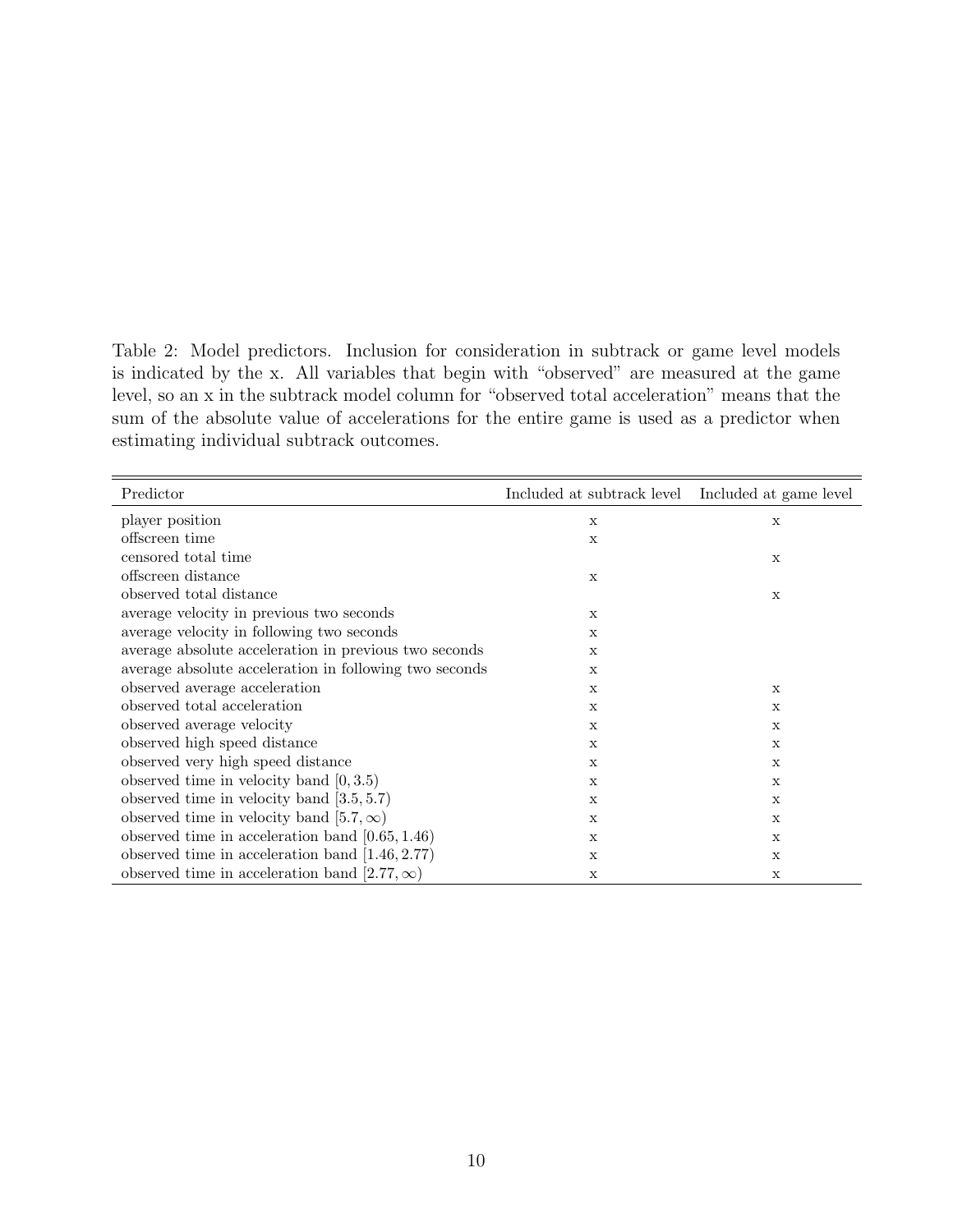purely at the game level, as seen in the lower RMSPE and CV values. For seven of the eleven player load metrics under consideration, the linear model with interactions performs the best, though the random forest has the lowest RMSPE and CV in three cases. Predicting acceleration density is the only case where the linear model with no interactions results in the best predictions.

CV values are less than or equal to 0.10 for six of the eleven models, indicating a significant reduction in standard error relative to the overall size of the response. The largest CV is 0.31, for both very high speed distance and time in velocity band [5.7, $\infty$ ), both outcomes for which the nonlinear model performs the best. This result can be explained when we consider that the correlations of these two metrics with censored total time are 0.599 and 0.605, respectively, indicating that these predictions do not benefit from the very strong relationship with censored total time that the other metrics do. Considering the RMSPE values themselves helps us understand just how well each metric is being predicted. For example, despite its CV of 0.31, the RMSPE for time in velocity band  $[5.7, \infty)$  is still only 6.4 seconds. The RMSPE for total distance is 183 meters, minimal error considering players on average travel 3524 meters in each game.

An examination of the residuals for a given response variable against the percent of data that is censored, shown for total distance in Figure [3,](#page-11-0) is illuminating. Unsurprisingly, we see that the variability in the predictions increases with the amount of censored data, but in general the predictions appear unbiased, and even when as much as 50% of the data is missing, the range of the residuals being approximately (-500, 500) indicates a significant reduction in variability when compared to the empirical standard deviation for the response of 1506 meters. Figure [3](#page-11-0) also shows a clear demarcation in the amount of censoring across the various positions, with defenders experiencing the most time off camera and midfielders spending the most time within the camera frame.

Due to the nature of gradient boosting, our ability to make inference is limited, but we can get a sense of the impact of certain predictors by taking the top five covariates with either the greatest importance (for the random forest) or largest coefficients<sup>[1](#page-10-0)</sup> (for the linear models) for each model and tallying how frequently each is included. Offscreen time is included as the first or second most significant variable in the models for all eleven load metrics, a fact foreshadowed by the strong correlation noted in Section [2.2.](#page-3-0) Offscreen distance and position are both top variables in eight of the eleven models, while the velocity and acceleration entering and leaving the camera window are in the top five for four of the models, primarily the distance metrics. All remaining predictors occur in the top five for just three or fewer of the load metrics.

<span id="page-10-0"></span><sup>1</sup>Recall that all variables were centered and scaled, making this a valid comparison.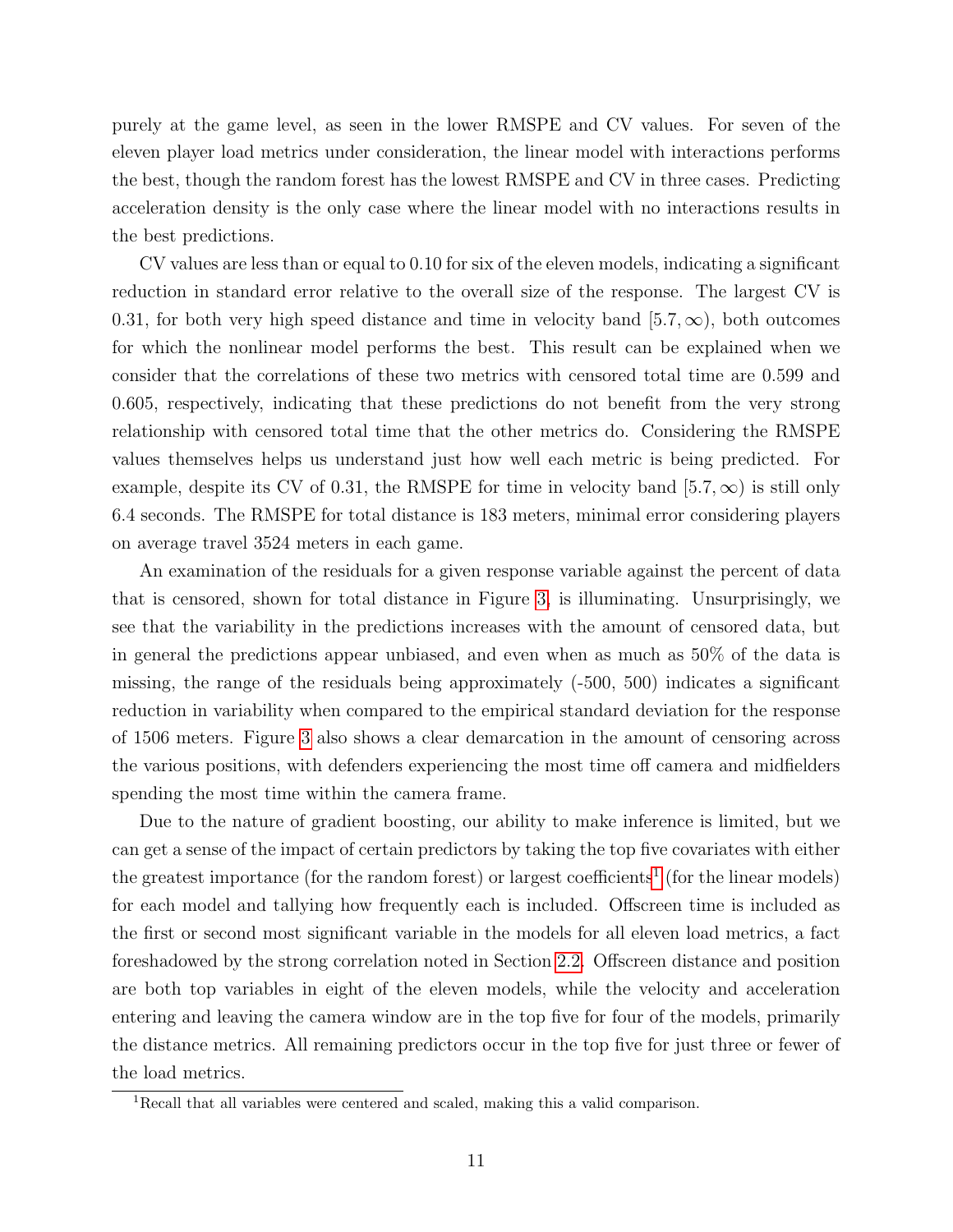<span id="page-11-0"></span>

Residuals for Total Distance vs. Percent of Censored Data

Figure 3: Residuals for total distance predictions versus percent of total data that is censored.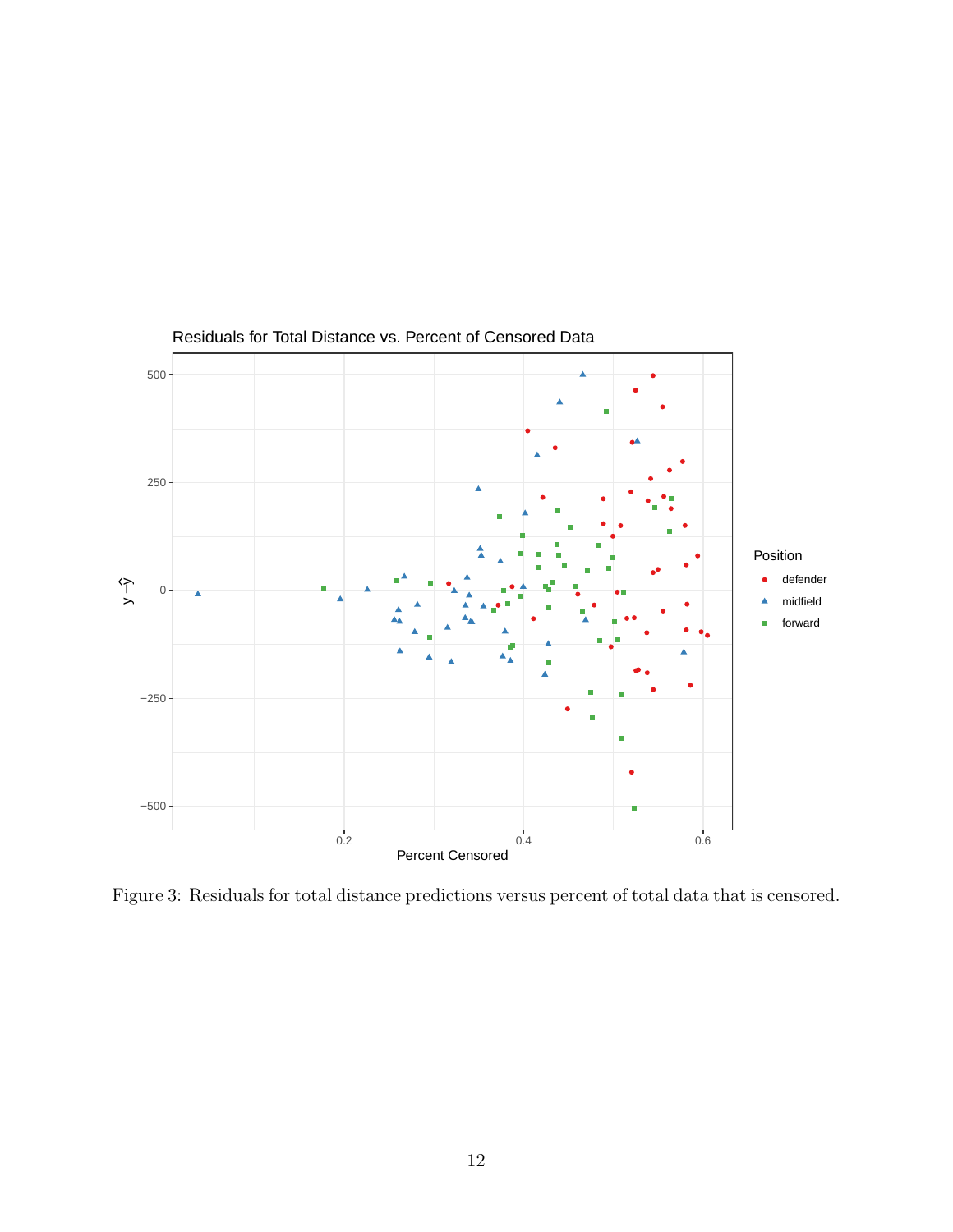## 4 Practical Applications

Broadcast-derived tracking data has tremendous potential and in this work we have demonstrated its viability for use when evaluating player load in soccer. Because we used out-ofthe-box statistical methods with no modification, this type of modeling is widely accessible and should be relatively easy to adopt in practice. Examination of RMSPE and CV values shows that in general, predictions for the various load metrics are very accurate. Some of the stratified metrics, i.e., time in velocity band  $[5.7,\infty)$  and very high speed distance, have larger CV values due to the small amount of time players spend in these states, but the RMSPE in these cases is still low enough for use in a practical setting. One consideration when applying our results is how estimate accuracy varies by position and across players. For example, when considering total distance, the RMSPE for defenders, midfielders, and forwards is 216, 164, and 160, respectively. This is driven primarily by differences in censoring rates, with forwards and midfielders being censored just 43.4 and 35.4 percent of the time, versus 52.5 percent of the time for defenders. Censoring rates also vary significantly from player to player, ranging from 19.7 to 60.04 percent of data censored. Accounting for differences in censoring can increase prediction accuracy and improve the efficacy of using broadcast-derived tracking data for external load metric estimation in soccer.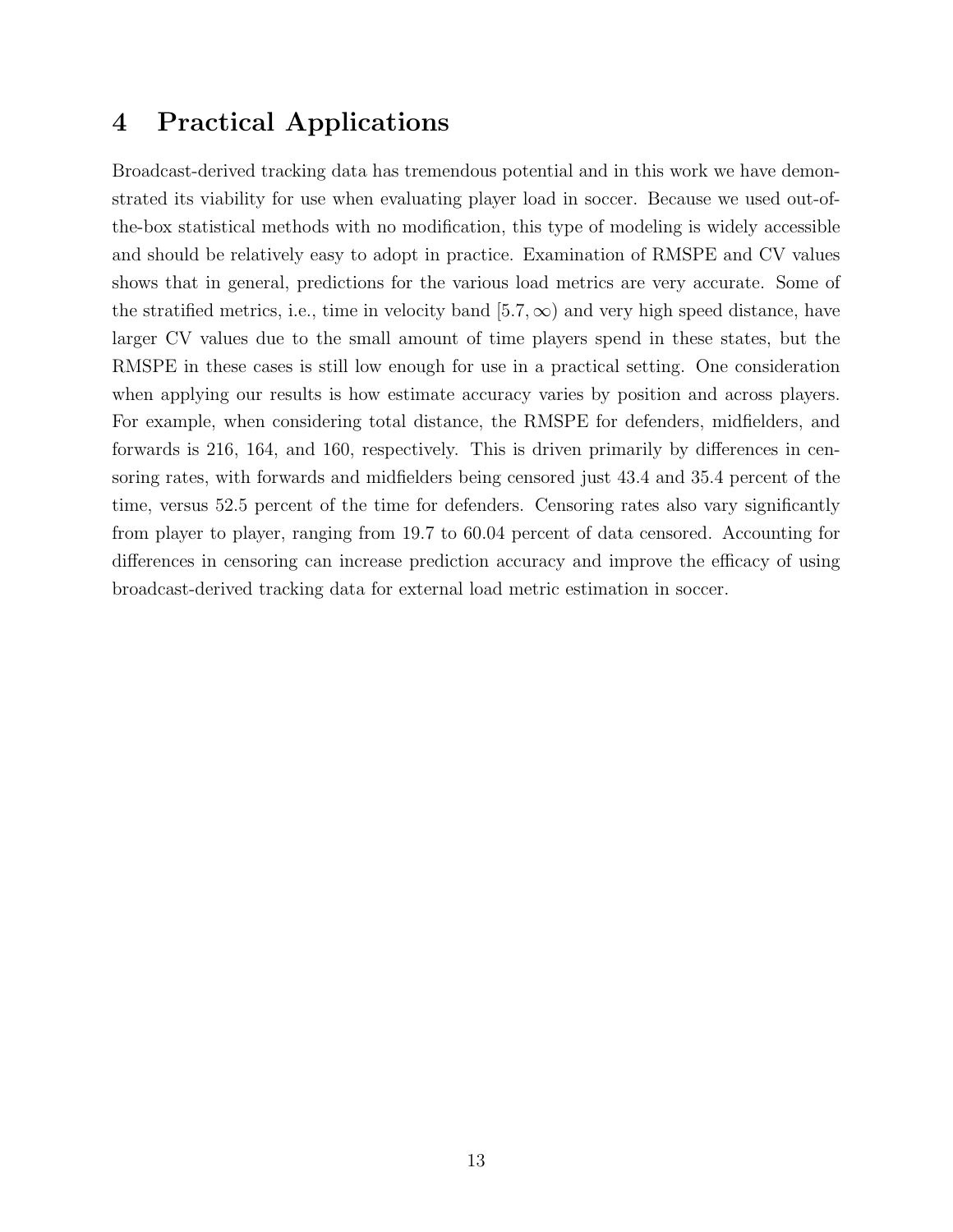<span id="page-13-0"></span>

|                                                 | Base model   |      | Linear model |           | Linear model $w/$ int |           | Random forest |           |
|-------------------------------------------------|--------------|------|--------------|-----------|-----------------------|-----------|---------------|-----------|
|                                                 | <b>RMSPE</b> | CV   | <b>RMSPE</b> | <b>CV</b> | <b>RMSPE</b>          | <b>CV</b> | <b>RMSPE</b>  | $CV \mid$ |
| total distance $(m)$                            | 288.2        | 0.08 | 202.0        | 0.06      | 188.3                 | 0.05      | 183.0         | 0.05      |
| high speed distance (m)                         | 164.5        | 0.22 | 113.8        | 0.15      | 106.0                 | 0.14      | 113.4         | 0.15      |
| very high speed distance $(m)$                  | 60.4         | 0.44 | 53.4         | 0.39      | 53.3                  | 0.39      | 42.8          | 0.31      |
| time in velocity band $[0, 3.5)$ (s)            | 49.9         | 0.03 | 30.4         | 0.02      | 29.1                  | 0.02      | 29.8          | 0.02      |
| time in velocity band $[3.5, 5.7)$ (s)          | 37.8         | 0.22 | 26.4         | 0.15      | 24.5                  | 0.14      | 26.4          | 0.15      |
| time in velocity band [5.7, $\infty$ ) (s)      | 8.8          | 0.43 | 7.9          | 0.38      | 7.9                   | 0.38      | 6.4           | 0.31      |
| total acceleration $(m/s^2)$                    | 2473         | 0.11 | 1448         | 0.07      | 1365                  | 0.06      | 1366          | 0.06      |
| acceleration density $(m/s^2)$                  | 0.140        | 0.12 | 0.113        | 0.10      | 0.129                 | 0.11      | 0.119         | 0.11      |
| time in acceleration band $[0.65, 1.46)$ (s)    | 34.9         | 0.06 | 25.8         | 0.05      | 25.7                  | 0.05      | 29.5          | 0.05      |
| time in acceleration band $[1.46, 2.77)$ (s)    | 45.3         | 0.13 | 30.6         | 0.09      | 27.8                  | 0.08      | 29.5          | 0.05      |
| time in acceleration band [2.77, $\infty$ ) (s) | 36.5         | 0.22 | 21.5         | 0.13      | 20.9                  | 0.13      | 22.3          | 0.13      |

Table 3: RMSPE and CV for the base model and subtrack level models on each of the responses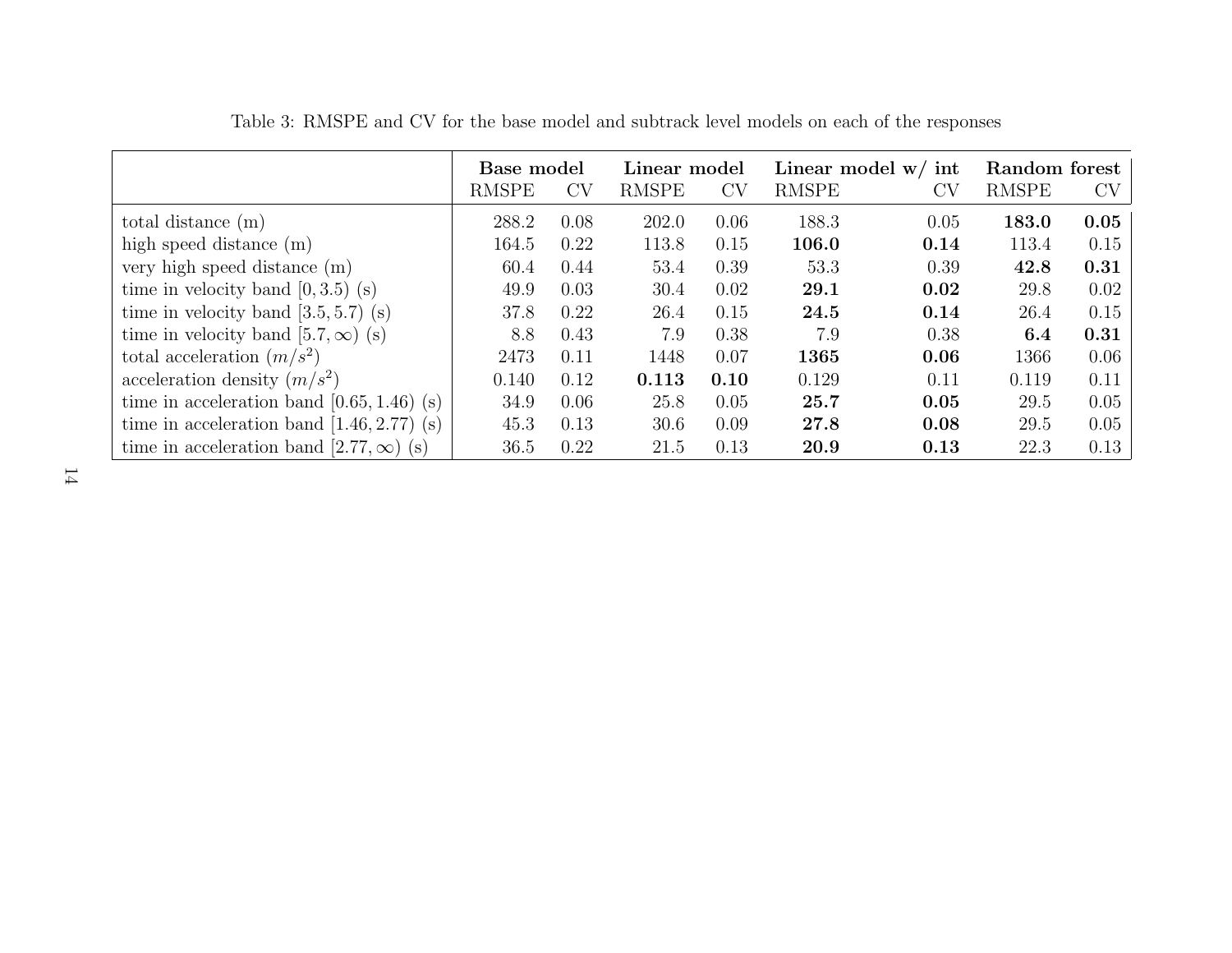<span id="page-14-0"></span>

|                                                 | Base model   |           | Linear model |      | Linear model $w/$ int |               | Random forest |      |
|-------------------------------------------------|--------------|-----------|--------------|------|-----------------------|---------------|---------------|------|
|                                                 | <b>RMSPE</b> | <b>CV</b> | <b>RMSPE</b> | CV   | <b>RMSPE</b>          | $\mathrm{CV}$ | <b>RMSPE</b>  | CV   |
| total distance $(m)$                            | 288.2        | 0.08      | 257.0        | 0.08 | 267.1                 | 0.08          | 286.5         | 0.08 |
| high speed distance $(m)$                       | 164.5        | 0.22      | 150.6        | 0.20 | 153.1                 | 0.21          | 159.1         | 0.21 |
| very high speed distance $(m)$                  | 60.4         | 0.44      | 60.4         | 0.44 | 61.7                  | 0.45          | 68.1          | 0.50 |
| time in velocity band $[0, 3.5)$ (s)            | 49.9         | 0.03      | 41.4         | 0.02 | 42.0                  | 0.02          | 60.3          | 0.03 |
| time in velocity band $[3.5, 5.7)$ (s)          | 37.8         | 0.22      | 34.8         | 0.20 | 35.2                  | 0.20          | 37.5          | 0.22 |
| time in velocity band [5.7, $\infty$ ) (s)      | 8.8          | 0.43      | 9.0          | 0.43 | 9.1                   | 0.44          | 9.91          | 0.48 |
| total acceleration $(m/s^2)$                    | 2473         | 0.11      | 1748         | 0.08 | 1658                  | 0.08          | 2227          | 0.10 |
| acceleration density $(m/s^2)$                  | 0.140        | 0.12      | 0.126        | 0.11 | 0.140                 | 0.12          | 0.156         | 0.14 |
| time in acceleration band $[0.65, 1.46)$ (s)    | 34.9         | 0.06      | 25.7         | 0.05 | 27.4                  | 0.05          | 38.1          | 0.07 |
| time in acceleration band $[1.46, 2.77)$ (s)    | 45.3         | 0.13      | 32.3         | 0.09 | 31.7                  | 0.09          | 40.4          | 0.12 |
| time in acceleration band [2.77, $\infty$ ) (s) | 36.5         | 0.22      | 26.7         | 0.16 | 25.3                  | 0.15          | 29.2          | 0.17 |

Table 4: RMSPE and CV for the base model and game level models on each of the responses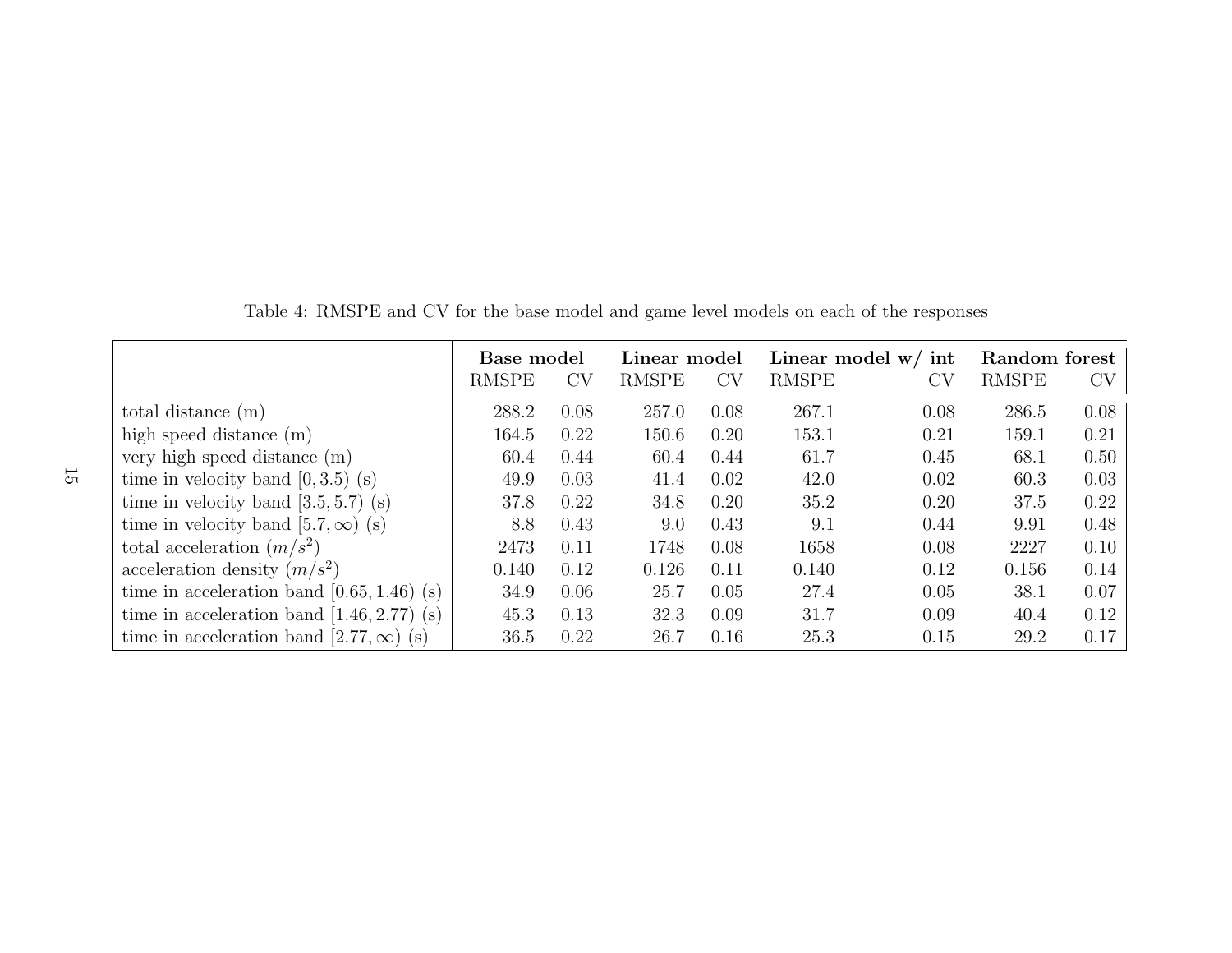## References

- <span id="page-15-0"></span>Borresen, J. and Lambert, M. I. (2008). Quantifying training load: A comparison of subjective and objective methods. International Journal of Sports Physiology and Performance,  $3(1):16-30.$
- <span id="page-15-4"></span>Boyd, L. J., Ball, K., and Aughey, R. J. (2011). The reliability of minimaxx accelerometers for measuring physical activity in australian football. International Journal of Sports Physiology and Performance, 6(3):311–321.
- <span id="page-15-5"></span>Cervone, D., D'Amour, A., Bornn, L., and Goldsberry, K. (2016). A Multiresolution Stochastic Process Model for Predicting Basketball Possession Outcomes. Journal of the American Statistical Association, 111(514):585–599.
- <span id="page-15-9"></span>Chen, T. and Guestrin, C. (2016). XGBoost: A scalable tree boosting system. In Proceedings of the 22nd ACM SIGKDD International Conference on Knowledge Discovery and Data Mining, volume KDD '16, pages 785–794, San Francisco, California, USA.
- <span id="page-15-1"></span>Coutts, A. J. and Duffield, R. (2010). Validity and reliability of GPS devices for measuring movement demands of team sports. Journal of Science and Medicine in Sport, 13(1):133– 135.
- <span id="page-15-2"></span>Dalen, T., Jorgen, I., Gertjan, E., Havard, H. G., and Ulrik, W. (2016). Player load, acceleration, and deceleration during forty-five competitive matches of elite soccer. Journal of Strength and Conditioning Research, 30(2):351–359.
- <span id="page-15-3"></span>Delaney, J. A., Duthie, G. M., Thornton, H. R., Scott, T. J., Gay, D., and Dascombe, B. J. (2016). Acceleration-based running intensities of professional rugby league match play. International Journal of Sports Physiology and Performance, 11(6):802–809.
- <span id="page-15-7"></span>Dwyer, D. B. and Gabbett, T. J. (2012). Global positioning system data analysis: Velocity ranges and a new definition of sprinting for field sport athletes. Journal of Strength and Conditioning Research, 26(3):818–824.
- <span id="page-15-6"></span>Fernández, J., Bornn, L., and Cervone, D. (2019). Decomposing the Immeasurable Sport : A deep learning expected possession value framework for soccer. In Sloan Sports Analytics Conference, pages 1–20.
- <span id="page-15-8"></span>Friedman, J. (2001). Greedy Function Approximation : A Gradient Boosting Machine. The Annals of Statistics, 29(5):1189–1232.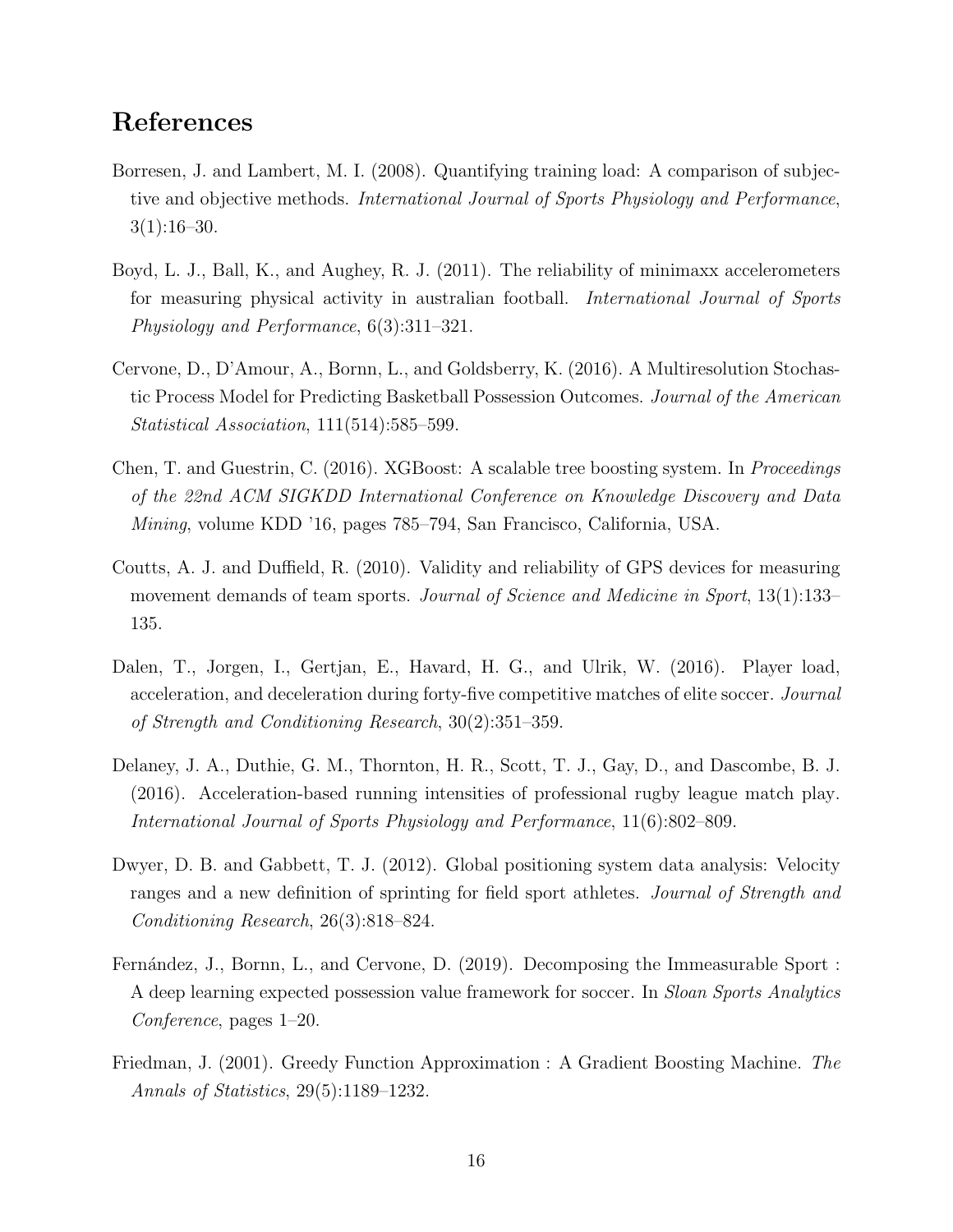- <span id="page-16-9"></span>Gabbett, T. J. and Ullah, S. (2012). Relationship between running loads and soft-tissue injury in elite team sport athletes. Journal of Strength and Conditioning Research, 26(4):953–960.
- <span id="page-16-5"></span>Gregson, W., Drust, B., Atkinson, G., and Salvo, V. D. (2010). Match-to-match variability of high-speed activities in premier league soccer. International Journal of Sports Medicine, 31(4):237–242.
- <span id="page-16-0"></span>Halson, S. L. (2014). Monitoring Training Load to Understand Fatigue in Athletes. Sports Medicine, 44:139–147.
- <span id="page-16-10"></span>Johnston, R., Watsford, M., Pine, M., and Spurrs, R. (2014). Standardisation of acceleration zones in professional field sport athletes. International Journal of Sports Science and Coaching, 9(5):1161–1168.
- <span id="page-16-7"></span>Lu, W. L., Ting, J. A., Little, J. J., and Murphy, K. P. (2013). Learning to track and identify players from broadcast sports videos. IEEE Transactions on Pattern Analysis and Machine Intelligence, 35(7):1704–1716.
- <span id="page-16-1"></span>McLaren, S. J., Macpherson, T. W., Coutts, A. J., Hurst, C., Spears, I. R., and Weston, M. (2018). The Relationships Between Internal and External Measures of Training Load and Intensity in Team Sports: A Meta-Analysis. Sports Medicine, 48(3):641–658.
- <span id="page-16-6"></span>Medeiros, J. (2017). How data analytics killed the Premier League's long ball game.
- <span id="page-16-4"></span>Mullen, T., Twist, C., and Highton, J. (2019). Stochastic ordering of simulated rugby match activity produces reliable movements and associated measures of subjective task load, cognitive and neuromuscular function. Journal of Sports Sciences, 37(21):1–7.
- <span id="page-16-8"></span>Nadaraya, E. (1964). On Estimating Regression. Theory of Probability and Its Applications,  $9(1):141-142.$
- <span id="page-16-3"></span>Nicolella, D. P., Torres-Ronda, L., Saylor, K. J., and Schelling, X. (2018). Validity and reliability of an accelerometer-based player tracking device. PLOS ONE, 13(2):1–13.
- <span id="page-16-11"></span>R Core Team (2019). R: A Language and Environment for Statistical Computing. R Foundation for Statistical Computing, Vienna, Austria.
- <span id="page-16-2"></span>Rampinini, E., Impellizzeri, F. M., Castagna, C., Coutts, A. J., and Wisløff, U. (2009). Technical performance during soccer matches of the Italian Serie A league: Effect of fatigue and competitive level. Journal of Science and Medicine in Sport, 12(1):227–233.